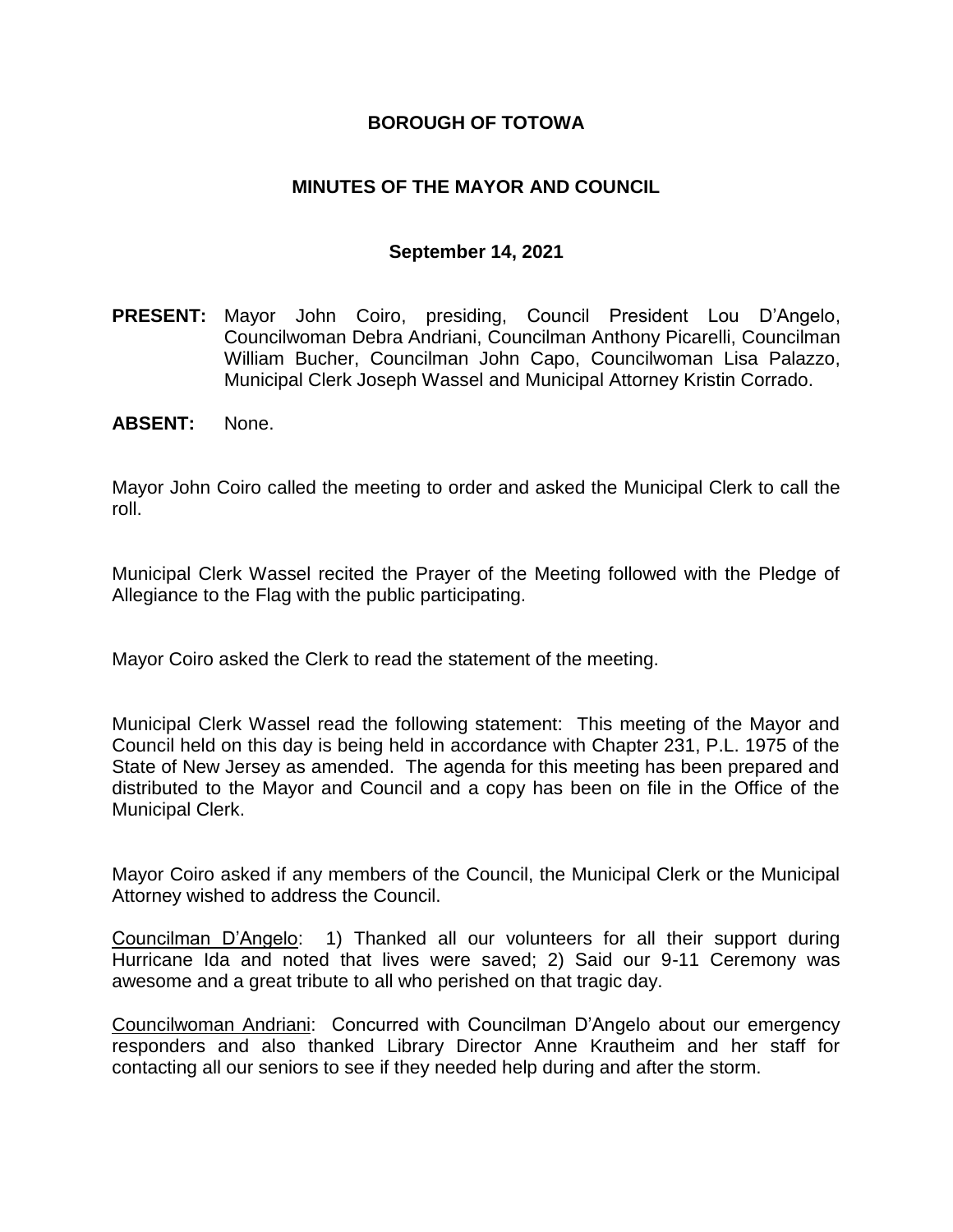Mayor Coiro: Echoed all of the thanks and how everyone really came together to respond during what is being called a historic storm.

Mayor Coiro asked if any citizens wished to be heard.

### CITIZENS HEARD:

There were no citizens who wished to be heard.

There was a motion by Councilman D'Angelo, seconded by Councilwoman Andriani to approve the Minutes of the Mayor and Council for the meeting of August 24, 2021. On roll call vote, all members of the Council present voted in the affirmative.

COMMITTEE ON FINANCE:

There was a motion by Councilman Picarelli, seconded by Councilman D'Angelo to approve Resolution No. 2021-19 for the payment of bills. On roll call vote, all members of the Council present voted in the affirmative.

There was a motion by Councilman Picarelli, seconded by Councilman D'Angelo to adopt the following Resolution To Acknowledge Receipt Of And Accept The 2020 Audit Corrective Action Plan. On roll call vote, all members of the Council present voted in the affirmative.

### RESOLUTION NO. 94-2021

### RESOLUTION TO ACKNOWLEDGE RECEIPT OF AND ACCEPT THE 2020 AUDIT CORRECTIVE ACTION PLAN

WHEREAS, by Resolution No. 21-2021 dated January 1, 2021, the Mayor and Council of the Borough of Totowa authorized the firm of Lerch, Vinci & Higgins, LLP, 17-17 Route 208, Fair Lawn, New Jersey 07410, to serve as the Municipal Auditor for the Borough of Totowa; and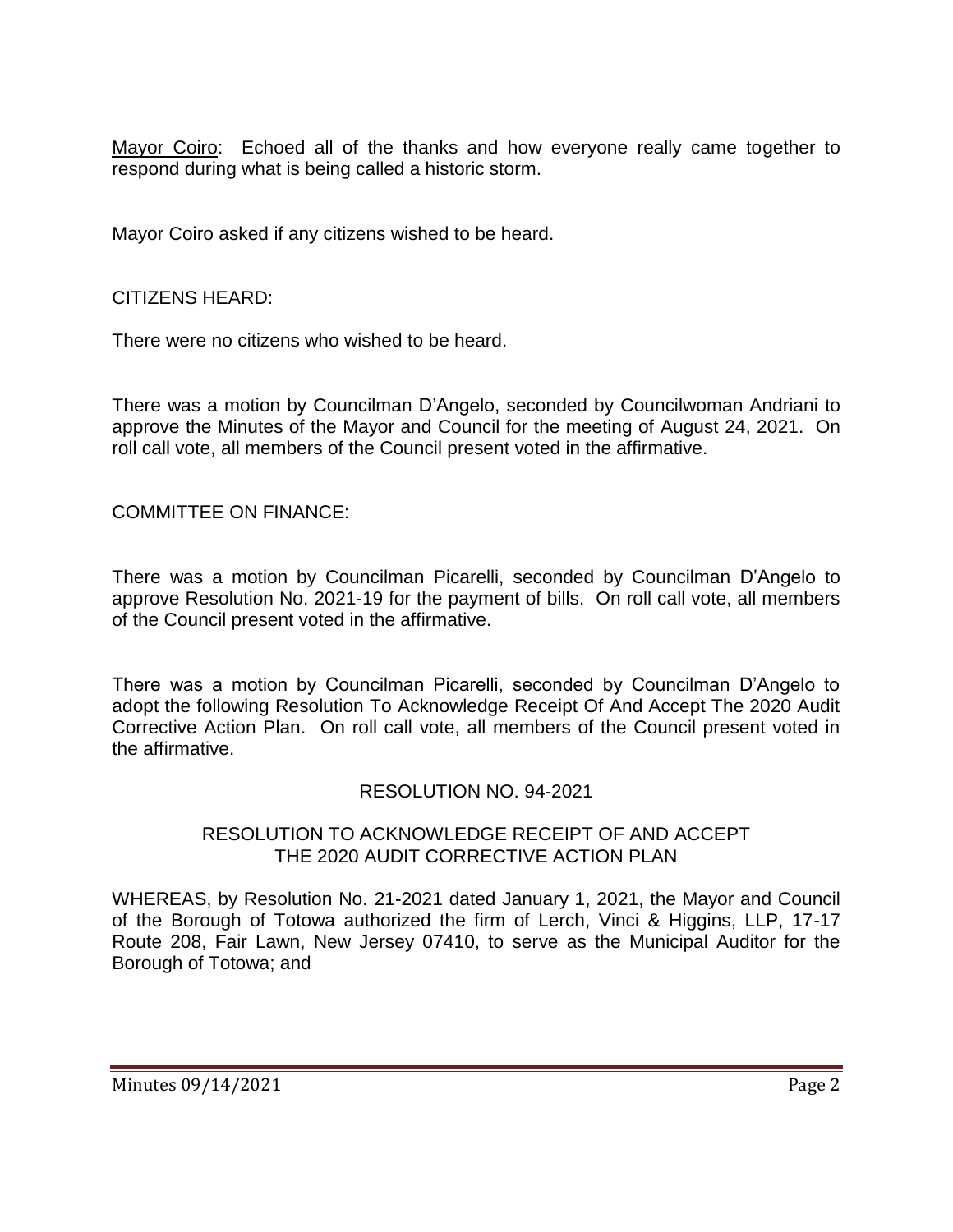WHEREAS, the professional services to be provided by the Municipal Auditor include but are not limited to auditing the financial statements for the Borough of Totowa; preparing the unaudited annual financial statement; review and certification of the annual budget; and preparing the annual debt statement and performing all general auditing services as needed; and

WHEREAS, the Municipal Auditor has completed the Borough of Totowa, Passaic County, New Jersey Report of Audit Year Ended December 31, 2020; and

WHEREAS, the Municipal Clerk and Chief Financial Officer/Treasurer prepared the 2020 Audit Corrective Action Plan based on the recommendations listed in the Audit Report, a copy of which is on file in the office of the Borough of Totowa Municipal Clerk; and

WHEREAS, copies of the 2020 Audit Corrective Action Plan have been distributed to the Mayor and Council of the Borough of Totowa and the Recommendations and 2020 Audit Corrective Action Plan have been forwarded to all affected personnel.

NOW, THEREFORE, BE IT RESOLVED, that the Mayor and Council of the Borough of Totowa do hereby acknowledge receipt of and accept the 2020 Audit Corrective Action Plan as prepared by the Municipal Clerk and Chief Financial Officer/Treasurer.

There was a motion by Councilman Picarelli, seconded by Councilman D'Angelo to adopt the following Resolution Authorizing An Amended Refund Of Uniform Construction Code Permit No. 21-00181 Fees To Jose A. And Stephanie Morel. On roll call vote, all members of the Council present voted in the affirmative.

# RESOLUTION NO. 95-2021

### RESOLUTION AUTHORIZING AN AMENDED REFUND OF UNIFORM CONSTRUCTION CODE PERMIT NUMBER 21-00181 FEES TO JOSE A. AND STEPHANIE MOREL

WHEREAS, Jose A. and Stephanie Morel are the owners of the property located at 150 Stewart Terrace, Totowa, New Jersey 07512; and

WHEREAS, on May 7, 2021, Mr. and Mrs. Morel applied to the Borough of Totowa Building Department for a permit to install an in-ground pool and paid the required fees in the amount of \$946.00; and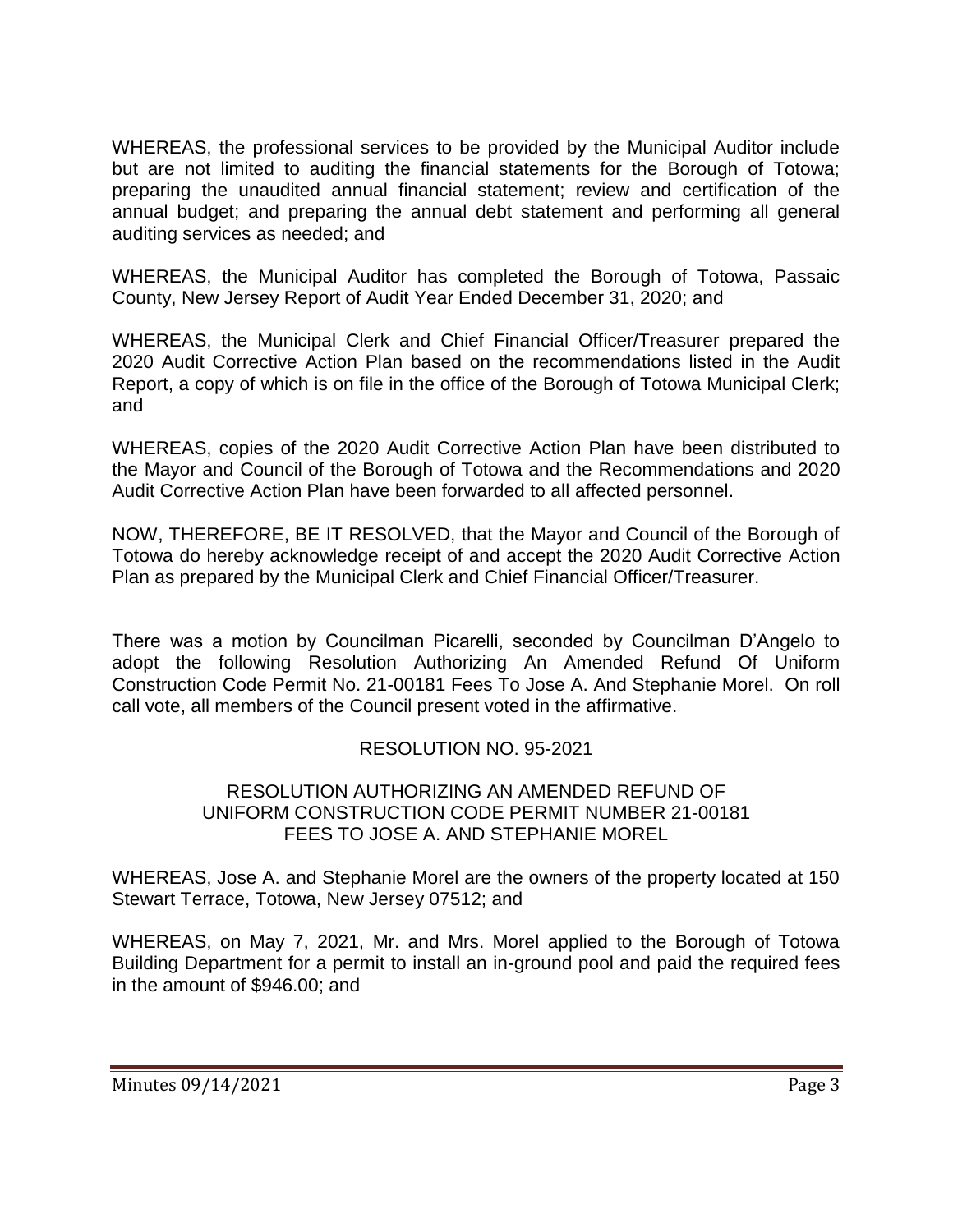WHEREAS, on May 10, 2021, the Borough of Totowa Building Department issued Uniform Construction Code ("UCC") Permit Number 21-00181 for the installation of an in-ground pool at the premises; and

WHEREAS, shortly after the permit was issued, the contractor notified Mr. and Mrs. Morel that they would be unable to install the pool this year due to the Covid-related delays of the necessary materials from the manufacturing company; and

WHEREAS, by Resolution No. 90-2021 dated August 24, 2021, the Mayor and Council of the Borough of Totowa authorized a refund of the fees paid on May 7, 2021 in the amount of \$686.00; and

WHEREAS, at the time the refund was authorized, the Building Department had retained 20% of the fees paid by Mr. and Mrs. Moral in the amount of \$172.00 as permitted by law; and

WHEREAS, the Mayor had told Mr. and Mrs. Morel that they would get a full refund of their permit fees, less the State of New Jersey Department of Community Affairs fees in the amount of \$88.00, which are non-refundable; and

WHEREAS, the Mayor and Council of the Borough of Totowa desire to authorize an amended refund to Mr. and Mrs. Morel in the amount of \$858.00.

NOW, THEREFORE, BE IT RESOLVED, that the Mayor and Council of the Borough of Totowa do hereby authorize an amended refund of \$858.00 to Jose A. and Stephanie Morel, 150 Stewart Terrace Drive, Totowa, New Jersey 07512 for UCC Permit Number 21-00181 fees paid to the Borough of Totowa Building Department.

BE IT FURTHER RESOLVED, that the Borough of Totowa Municipal Clerk is hereby authorized to issue a check in the amount of \$858.00 to Jose A. and Stephanie Morel, 150 Stewart Terrace Drive, Totowa, New Jersey 07512.

COMMITTEE ON PUBLIC SAFETY:

There was a motion by Councilman D'Angelo, seconded by Councilman Capo to approve a grade increase for Patrol Officer Matthew Cossari from Grade 6 to Grade 5. On roll call vote, all members of the Council present voted in the affirmative.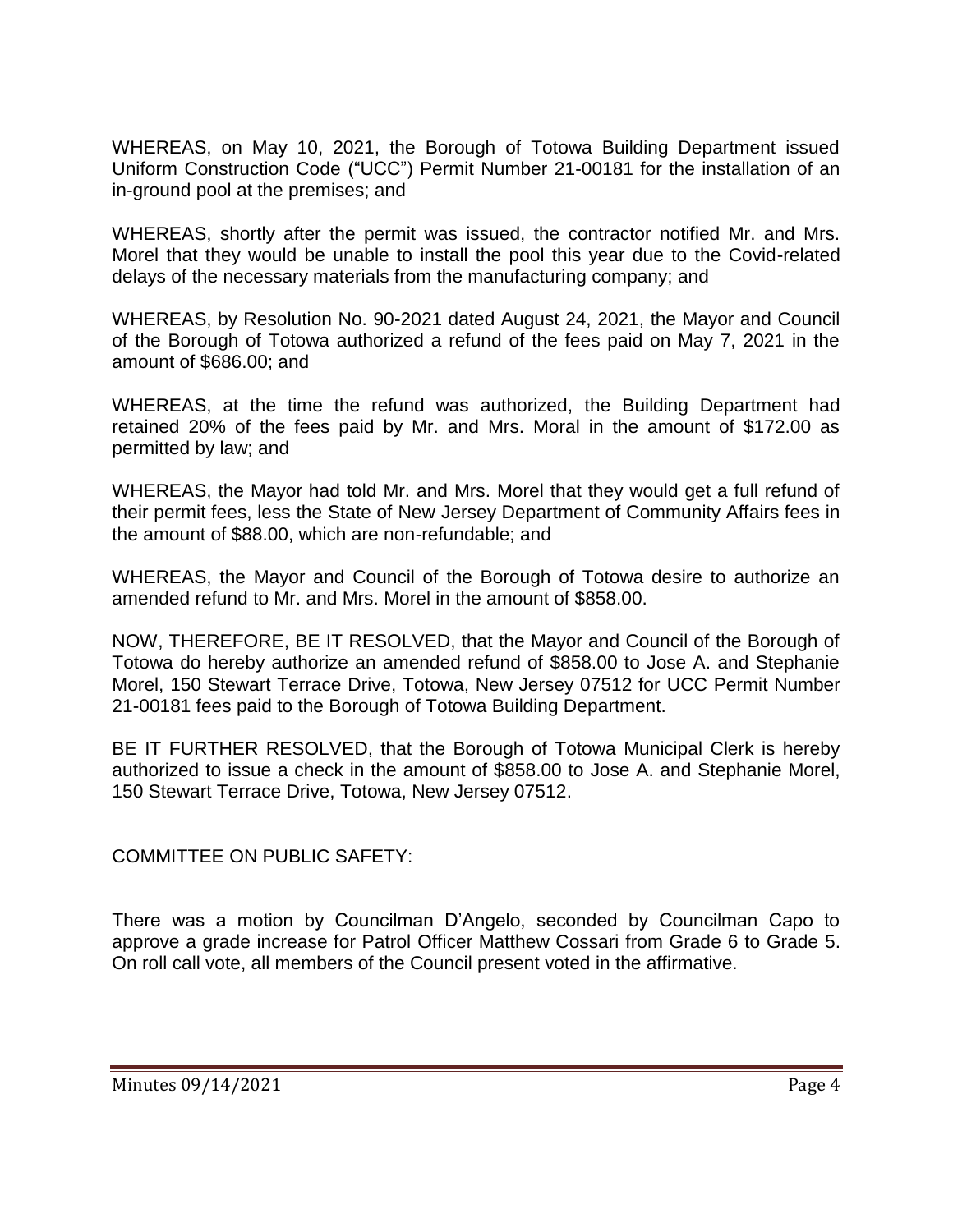There was a motion by Councilman D'Angelo, seconded by Councilman Capo to adopt the following Resolution Authorizing Final Pay To Police Dispatcher Mary Picarelli. On roll call vote, all members of the Council present voted in the affirmative. Councilman Picarelli abstained from the voting.

# RESOLUTION NO. 96-2021

#### RESOLUTION AUTHORIZING FINAL PAY TO POLICE DISPATCHER MARY PICARELLI

WHEREAS, Mary Picarelli was appointed as a Part Time Civilian Dispatcher in the Borough of Totowa Police Department on August 24, 1999; and

WHEREAS, Mary Picarelli was then approved for an increase in hours to make her a Full Time Civilian Dispatcher in the Borough of Totowa Police Department with health benefits on January 28, 2003; and

WHEREAS, Mary Picarelli retired from the Borough of Totowa Police Department effective September 1, 2021; and

WHEREAS, Mary Picarelli is owed her final paycheck for regular salary in the amount of \$984.91; and

WHEREAS, Mary Picarelli was entitled to fifteen (15) pro-rated vacation days for 2021; and

WHEREAS, Mary Picarelli has advised the Borough Clerk that she was only able to use seven (7) vacation days prior to her retirement date and has requested to be paid for the eight (8) unused vacation days; and

WHEREAS, the Borough Clerk has calculated the eight (8) vacation days as \$214.88 per day for a total in the amount of \$1,719.04.

NOW, THEREFORE, BE IT RESOLVED, by the Mayor and Council of the Borough of Totowa that Mary Picarelli is granted eight (8) days of unused vacation leave for \$1,719.04 along with her final paycheck of \$984.91 for a total amount of Two Thousand Seven Hundred Three and 95/100 Dollars (\$2,703.95). Said monies are given in full and final consideration of any and all claims that Mary Picarelli may have against the Borough of Totowa.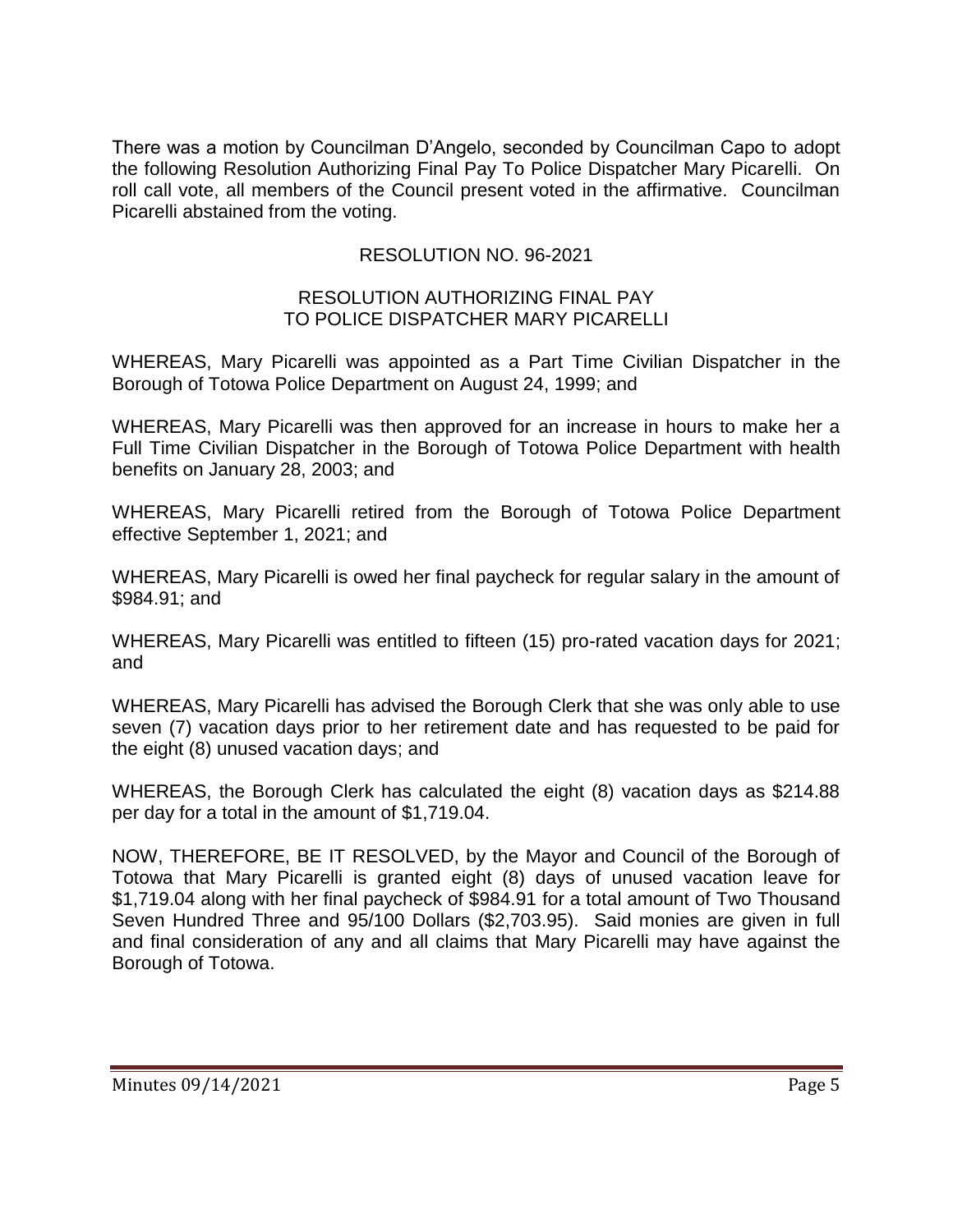A letter from Fire Chief Rich Schopperth advising that he will be attending the New Jersey State Firemen's Convention from September 15 – 17, 2021 was received and filed.

A letter from the Totowa Fire Department Fund Drive Committee advising of their annual fund drive was received and filed.

COMMITTEE ON PUBLIC WORKS:

There was a motion by Councilman Bucher, seconded by Councilwoman Palazzo to adopt the following Resolution Authorizing Emergency Asphalt Paving On Riverview Drive Due To Water Main Break. On roll call vote, all members of the Council present voted in the affirmative.

### RESOLUTION NO. 97-2021

### RESOLUTION AUTHORIZING EMERGENCY ASPHALT PAVING ON RIVERVIEW DRIVE DUE TO WATER MAIN BEAK

WHEREAS, on August 22, 2021, the Borough of Totowa experienced a major water main break on Riverview Drive which impacted the flow of water to residents and businesses and also caused the roadway to be impassable; and

WHEREAS, the Borough of Totowa Department of Public Works ("DPW") after repairing the water main located under Riverview Drive with their equipment was unable to undertake the necessary repairs and restoration of the roadway in a timely manner; and

WHEREAS, the DPW Superintendent needed to quickly retain a contractor who had the required equipment and labor to saw cut a straight edge in the roadway from curb to curb at the location of the water main repair, excavate the asphalt roadway material from curb to curb, remove and dispose of the asphalt debris, grade and compact the area, and install the asphalt pavement; and

WHEREAS, F. Antonucci & Sons, Inc., 283 Edmund Avenue, Paterson, New Jersey 07502 was able to perform the emergency roadway restoration for the total sum on \$14,200.00; and

WHEREAS, the immediate water main repair and subsequent roadway restoration were needed to ensure residents would have access to water and further ensure vehicle access on Riverview Drive; and

Minutes 09/14/2021 **Page 6**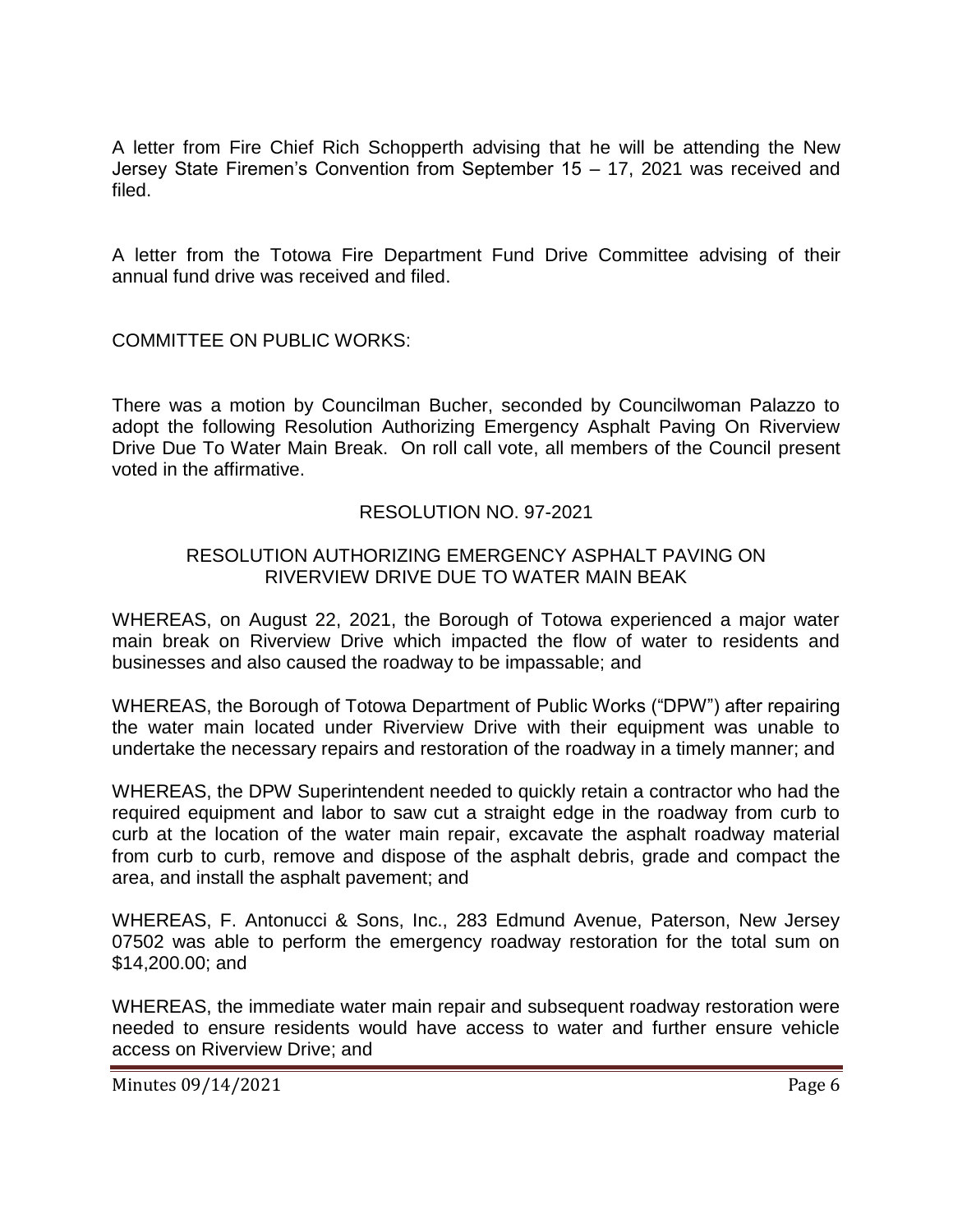WHEREAS, it was necessary to restore the roadway as quickly as possible for the public health, safety and welfare of the residents of the Borough of Totowa; and

WHEREAS, the Mayor and Council of the Borough of Totowa desire to authorize the emergency asphalt paving on Riverview Drive due to the water main break; and

WHEREAS, pursuant to the applicable New Jersey State laws, the authorization of these emergency repair services may be awarded without public bidding.

NOW, THEREFORE, BE IT RESOLVED, that the Mayor and Council of the Borough of Totowa do hereby authorize payment to F. Antonucci & Sons, Inc. for the emergency asphalt paving on Riverview Drive due to the water main break in the amount of \$14,200.00.

BE IT FURTHER RESOLVED, that the Municipal Council of the Borough of Totowa does hereby authorize the Municipal Clerk and DPW Superintendent to execute any and all necessary instruments relating thereto.

There was a motion by Councilman Bucher, seconded by Councilwoman Palazzo to adopt the following Resolution Authorizing The Purchase And Delivery Of One 2021 Ford Explorer 4WD For The Superintendent Of The Department Of Public Works. On roll call vote, all members of the Council present voted in the affirmative.

# RESOLUTION NO. 98-2021

### RESOLUTION AUTHORIZING THE PURCHASE AND DELIVERY OF ONE 2021 FORD EXPLORER 4WD FOR THE SUPERINTENDENT OF THE DEPARTMENT OF PUBLIC WORKS

WHEREAS, the Borough of Totowa Department of Public Works ("DPW") Superintendent has requested the purchase of one 2021 Ford Explorer 4WD to replace a 2012 Durango; and

WHEREAS, the Mayor and Council of the Borough of Totowa have determined that there is a need for this multi-function vehicle to be used by the DPW Superintendent and be added to the DPW fleet; and

WHEREAS, the Mayor and Council of the Borough of Totowa desire to authorize the purchase and delivery of the 2021 Ford Explorer 4WD; and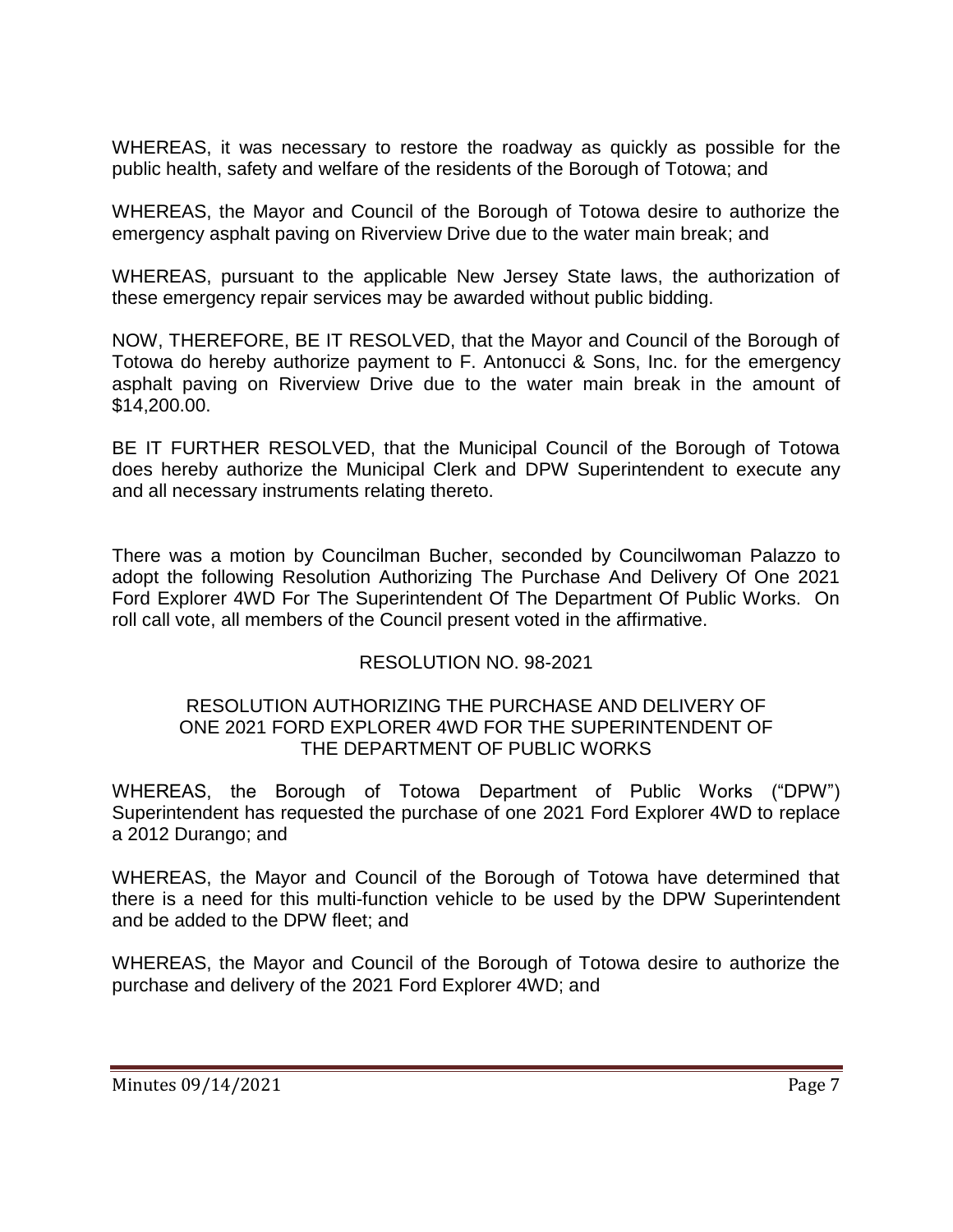WHEREAS, Morris County Cooperative Pricing Council Contract No. MCCPC #15C-2 has been awarded to Route 23 Automall, 1301 Route 23 South, Butler, New Jersey 07405 for the purchase and delivery of one 2021 Ford Explorer 4WD and all related equipment; and

WHEREAS, Route 23 Automall has submitted a proposal for the purchase and delivery of one 2021 Ford Explorer 4WD in the amount of \$29,010.00, a copy of which is on file in the office of the Borough of Totowa Municipal Clerk; and

WHEREAS, pursuant to the applicable New Jersey State laws, the purchase of this vehicle may be authorized without public bidding.

NOW, THEREFORE, BE IT RESOLVED, that the Mayor and Council of the Borough of Totowa do hereby authorize the purchase and delivery of one 2021 Ford Explorer 4WD in the amount of \$29,010.00.

BE IT FURTHER RESOLVED, that the Mayor and Municipal Council of the Borough of Totowa do hereby authorize the Municipal Clerk and DPW Superintendent to execute any and all instruments relating thereto.

There was a motion by Councilman Bucher, seconded by Councilwoman Palazzo to adopt the following Resolution Approving Adjusted Water Balance Refund On 2020 Period 4 Billing For European Wax Center Located At 650 Union Boulevard Unit #14. On roll call vote, all members of the Council present voted in the affirmative.

### RESOLUTION NO. 99-2021

### RESOLUTION APPROVING ADJUSTED WATER BALANCE REFUND ON 2020 PERIOD 4 BILLING FOR EUROPEAN WAX CENTER LOCATED AT 650 UNION BOULEVARD UNIT #14

WHEREAS, the Borough of Totowa Water Department bills its customers based on three cycles, four times a year; and

WHEREAS, the April  $1<sup>st</sup>$  2021, Cycle 3, 2020 Period 4, billing for European Wax Center was billed \$2,331.88 for 251 thousand gallons due to a running toilet over a three month period; and

WHEREAS, the owner, Eileen Ford, had a discrepancy with the billing, since her business normally uses minimal amounts of water and is billed \$28.45 quarterly; and

WHEREAS, the owner, Eileen Ford has requested a reduction to the billing; and

Minutes 09/14/2021 **Page 8**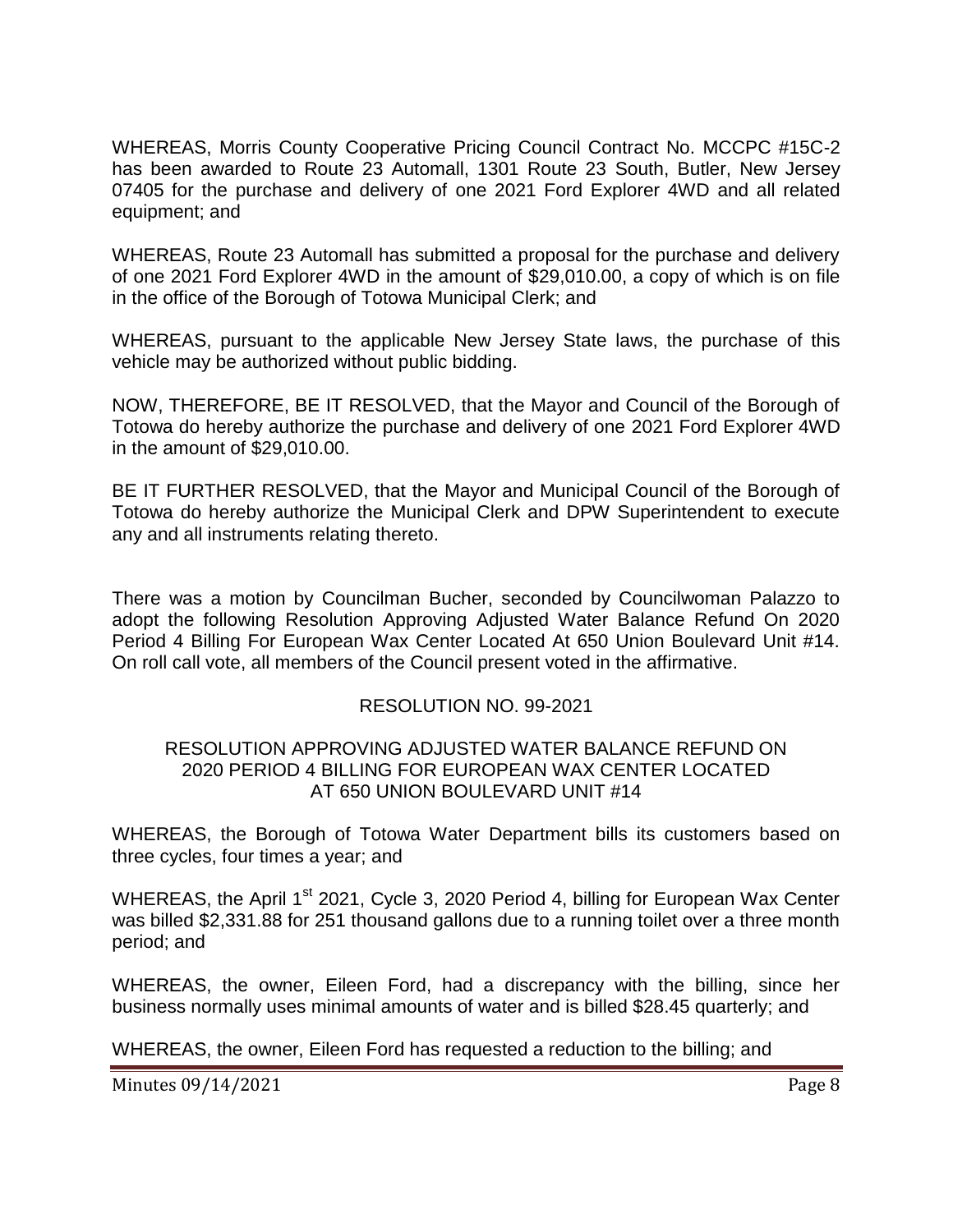WHEREAS, a balance adjustment was calculated on usage based on lowest tiered billing rate of \$6.54 per thousand gallons, which would have generated a bill in the amount of \$1,641.54; and

WHEREAS, European Wax Center has paid the \$1,641.54 towards the 2020 Period 4 bill; and

WHEREAS, the difference in the amount billed and the adjusted amount results in a balance of \$690.34; and

WHEREAS, the Water Registrar is now requesting permission to do a balance adjustment on the water account in the amount of \$690.34 and to waive off interest fees to date.

NOW, THEREFORE, BE IT RESOLVED, that the Mayor and Council of the Borough of Totowa do hereby approve the request and authorize the Water Registrar to make the necessary adjustment to the account.

BE IT FURTHER RESOLVED, by the Mayor and Council of the Borough of Totowa that the Borough Clerk send a copy of this resolution to the Water Registrar.

COMMITTEE ON ENGINEERING & PUBLIC PROPERTY:

There was no report.

COMMITTEE ON LIAISON & INSPECTION:

There was a motion by Councilwoman Andriani, seconded by Councilman Bucher to approve Change Order No. 2 for a net increase of \$167.80 and Payment Estimate No. 4 in the amount of \$11,368.00 to Athletic Fields of America for the Synthetic Turf Fields at the PAL. On roll call vote, all members of the Council present voted in the affirmative.

There was a motion by Councilwoman Andriani, seconded by Councilman Bucher to approve Payment Estimate No. 5 (Final) in the amount of \$30,371.39 to Athletic Fields of America for the Synthetic Turf Fields at the PAL. On roll call vote, all members of the Council present voted in the affirmative.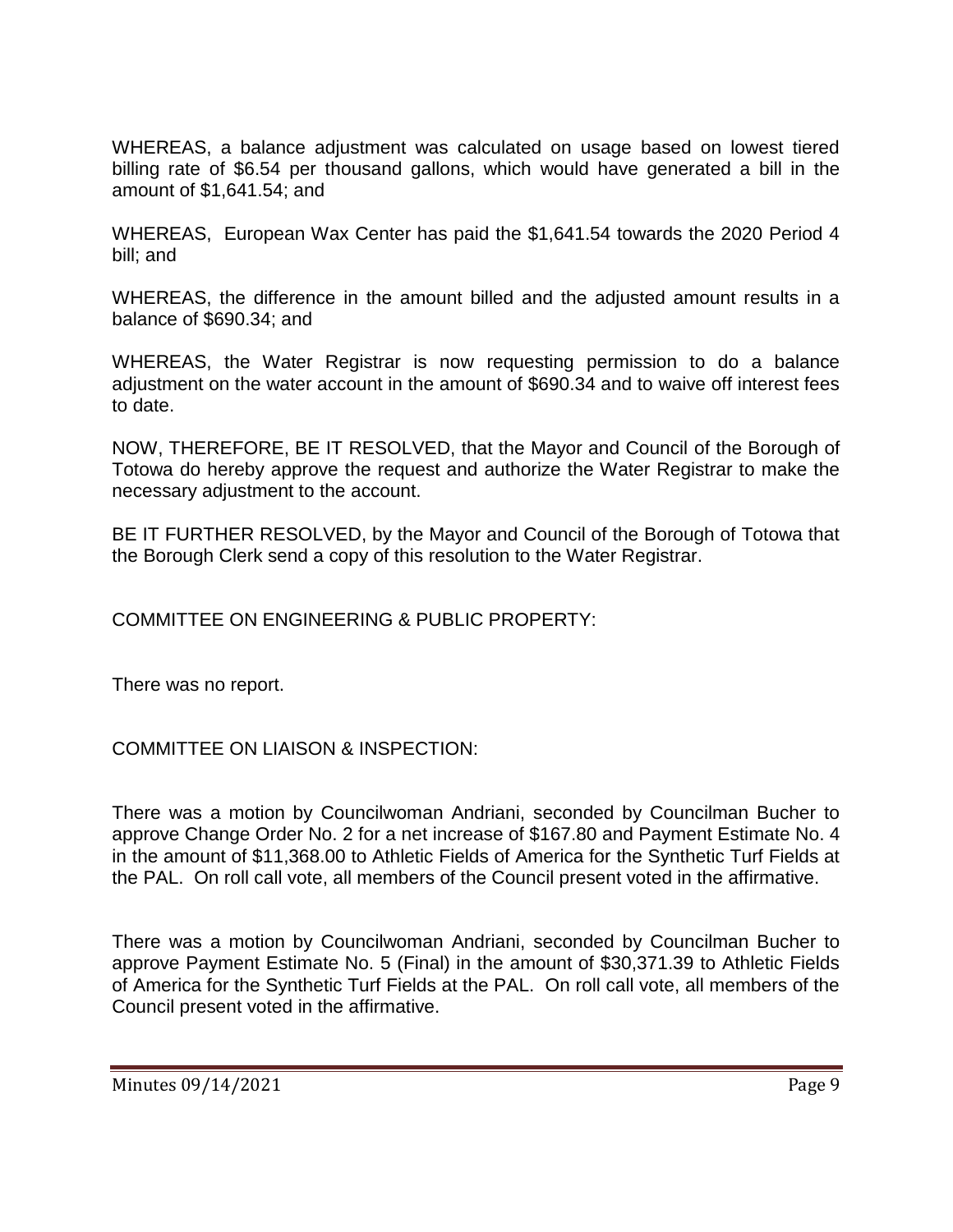# COMMITTEE ON LEGISLATION & ORDINANCES:

There was a motion by Councilwoman Palazzo, seconded by Councilman Picarelli to adopt the following Resolution Approving A Person-To-Person And Place-To-Place Transfer Of Plenary Retail Distribution License No.1612-44-009-007 From Daystar Trading Company To Totowa Fine Wine & Spirits, LLC. On roll call vote, all members of the Council present voted in the affirmative.

### RESOLUTION NO. 100-2021

### RESOLUTION APPROVING A PERSON-TO-PERSON AND PLACE-TO-PLACE TRANSFER OF PLENARY RETAIL DISTRIBUTION LICENSE NO.1612-44-009-007 FROM DAYSTAR TRADING COMPANY TO TOTOWA FINE WINE & SPIRITS, LLC

WHEREAS, an application has been filed for a person-to-person and place-to-place transfer of Plenary Retail Distribution License No. 1612-44-009-007, heretofore issued to Daystar Trading Company for premises located at 243 Union Boulevard, Totowa, NJ 07512; and

WHEREAS, the submitted application form is complete in all respects, the transfer fees have been paid, and the license has been properly renewed for the current license term; and

WHEREAS, the applicant is qualified to be licensed according to all standards established by Title 33 of the New Jersey Statutes, regulations promulgated thereunder, as well as pertinent local ordinances and conditions consistent with Title 33; and

WHEREAS, the applicant has disclosed and the issuing authority reviewed the source of all funds used in the purchase of the license and the licensed business and all additional financing obtained in connection with the licensed business.

NOW, THEREFORE, BE IT RESOLVED, that the Governing Body of the Borough of Totowa does hereby approve, effective September 30, 2021, the transfer of the aforesaid Plenary Retail Distribution License to Totowa Fine Wine & Spirits, LLC, from the former location at 243 Union Boulevard, Totowa, NJ 07512 to the new location at 465 US Highway 46, Totowa, NJ 07512, and does hereby direct the Municipal Clerk to endorse the license certificate to the new ownership as follows: "This license, subject to all its terms and conditions, is hereby transferred to Totowa Fine Wine & Spirits, LLC for premises located at 465 US Highway 46, Totowa, NJ 07512, effective September 30, 2021."